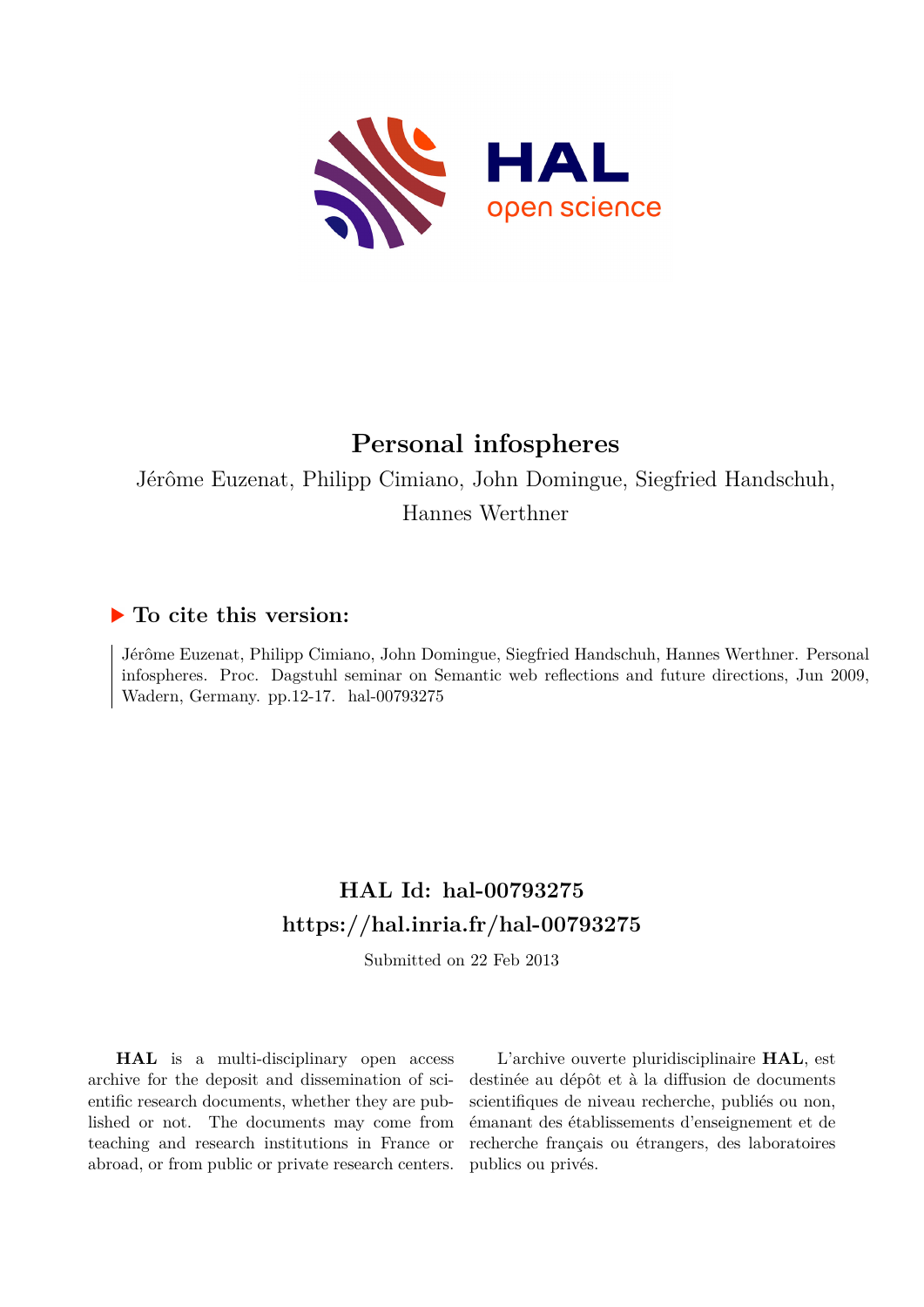# Personal infospheres

Jérôme Euzenat (INRIA & LIG) Philipp Cimiano (Bielefeld university) John Domingue (The Open university) Siegfried Handschuh (DERI) Hannes Werthner (TU Wien)

February 2, 2010

#### 1 Data sharing and semantic web

Semantic web technologies are spreading to numerous applications: semantic desktop, semantic sensor networks, semantic web services, linked data, etc. The purpose of many of these applications is to collect data and to interpret them through interlinking.

On the side of users, the more bits of information are given away, the better the services they can have and the more the semantic web improves. Users want that the information provided to them is relevant to what they are doing or what they have to do. Hence, the bit of additional information that they give away (GPS coordinates, account information, etc.) should be used for providing contextual information.

However, users also want their data to be protected: they will accept to give more information, if they can control how and by whom this information can be accessed. This is a question of balance between services and control.

This, of course, is related to the raising concern of "privacy" which applies to the semantic web as well as the general web. In a system like the semantic web, allowing for connecting all the information, the lack of control is an obstacle to the adoption of the technology. However, semantic web technologies can also be used to tackle the issue.

The standpoint of this contribution is to consider how people could be encouraged to give away part of the information they hold so that it can be used to the benefit of a wider group of people. Only by providing more control to users, it will be possible to have a more positive and reasoned data sharing.

#### 2 The continuum

The "privacy" problem is stated as if there were private data and public data. It is in fact ill-formulated. In reality, there are various kind of data with various degrees of privacy.

These degrees are related to:

- *what* data;
- *who* can access it;
- in what occasion (*when*): context;
- with what degree of detail (*how*).

Hence this problem is:

- multidimensional: it depends on the various dimensions mentioned above (what/who/when/how)
- gradual: instead of a simple private/public, the degree to which the data is exposable, e.g., I, family, familyand-friends, public.

#### 3 Control to the people

Examples here are centered around individuals. However, agents in this model can be people as well as services (in the web service sense). Indeed, it can be understood that information can be communicated to such a service for providing its benefit, e.g., disclosing where someone is for delivery. Similarly, services may hold information that other users may want to be disclosed.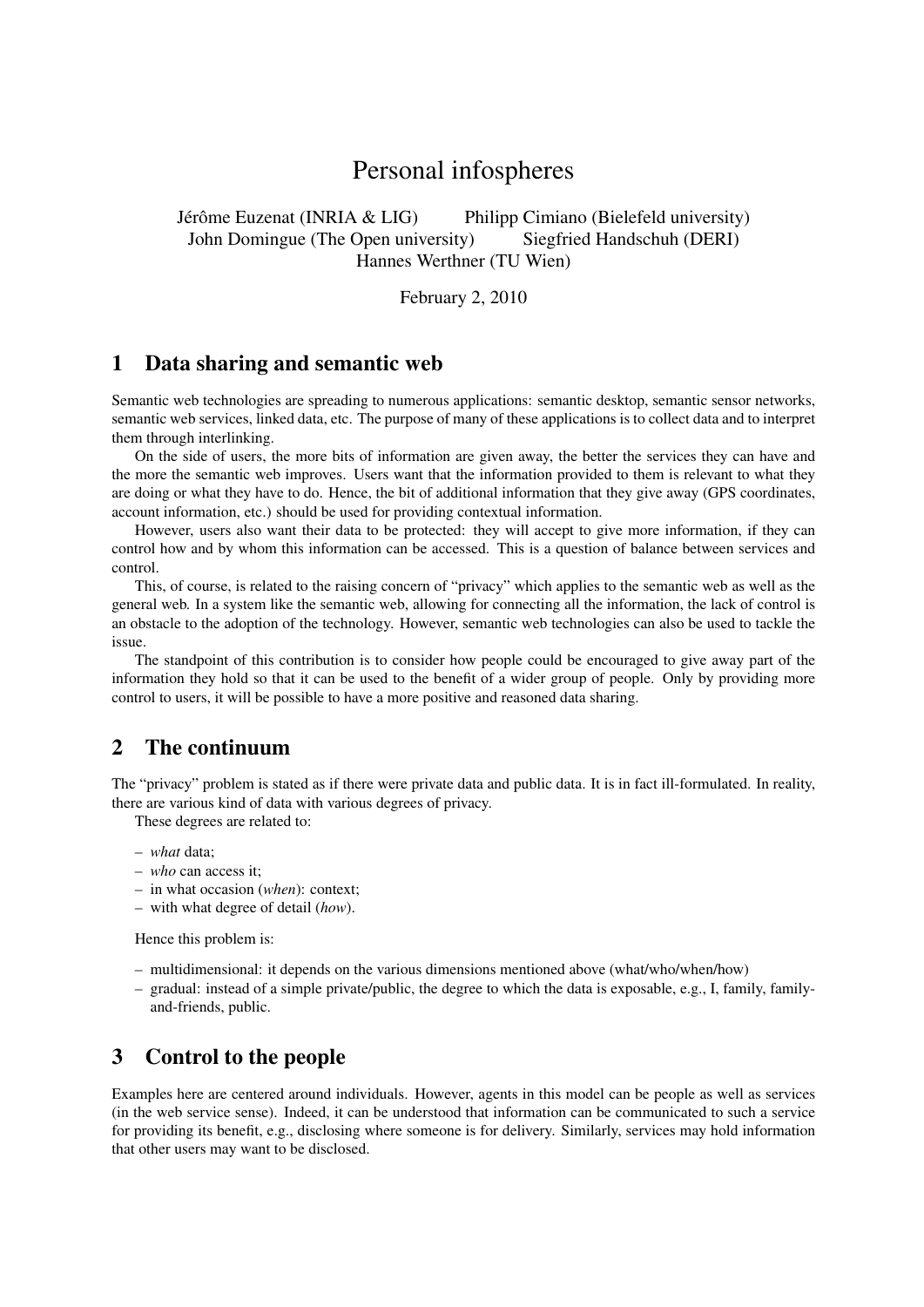

Figure 1: Typical spheres of relationships (who). Spheres are always centered on the individual.

Hence the important principle is that control over data must be decided by those who have data to disclose. This means that control over data is decided by individuals on their personal basis instead of by general policies, like social network software policies. Of course such policies may and certainly should play well with other policies such as corporate policies, but this is not the concern here. This may seem like access control. However, instead of rigid access control schemes, it is necessary to define access control in function of flexible concepts closer to the individuals (instead of dictated by operating systems and administrators).

The use of semantic technologies should provide more flexibility (because they can be extended) and more precision (because they can go to deep levels of details). So they are an ideal tool for giving people the control over their information.

#### 4 The sphere model: approximating the continuum

There is a, from the user experience point of view, a continuum from data stored on one's disk, phone, social network accounts, the "cloud" and the web. There is also a seamless continuum between personal sensors, those in phones and computers, and mass sensors, CCTV cameras. It is very difficult to control this data: indeed, who has access to the MAC address of the WiFi card in a telephone when it is connected to a network?

It is difficult to prohibit or grant access to information in general (like distinguishing in the absolute that something is public or private), so we propose a general model for expressing the multidimensional space in which this data evolve. It is called the "sphere model" and is illustrated by Figure 1.

A sphere is a set of elements (person, event, context) identified by a name. It defines a compact area in a space centered at one point, e.g., the user. A system of spheres is a set of such spheres centered on the same point and partially ordered. So, basically these spheres are organised in a direct acyclic graph.

The spheres defined here are rather "personal spheres". They are in fact related to what is called "personal information". Of course, one could also consider corporate spheres or national spheres. Personal information on the semantic web is modelled by project such as Nepomuk. This means that starting from her semantic desktop, a user has already a lot of information available for defining spheres. Our goal is to use the information that matters to people (PIM data) to control the access of information that matters to people.

#### 5 Who: spheres of relations

One can have various spheres: personal, colleague, people sharing a train compartment, people with whom one is currently writing a paper, etc. They are dynamic and can be subdivided into close family, work team, etc.

These kind of spheres are basically a group of agents which have the same rights with regard to (part of) one's data. Having these categories is convenient for granting or prohibiting access, based not on individual identities but on their belonging to a sphere.

Fortunately, these sphere descriptions are everywhere in address books and social networks. Hence they can easily be expressed in RDF and other semantic technologies. General groups can be defined through classes either in extension (the list of people in one's team) or in intension (all the people in one's address book, all those working in the same company as oneself). One particular individual may be identified directly (through a URI) or indirectly through her role (like "my boss").

Identifying people can be achieved by specific technologies like foaf+ssl (but this is out of focus here).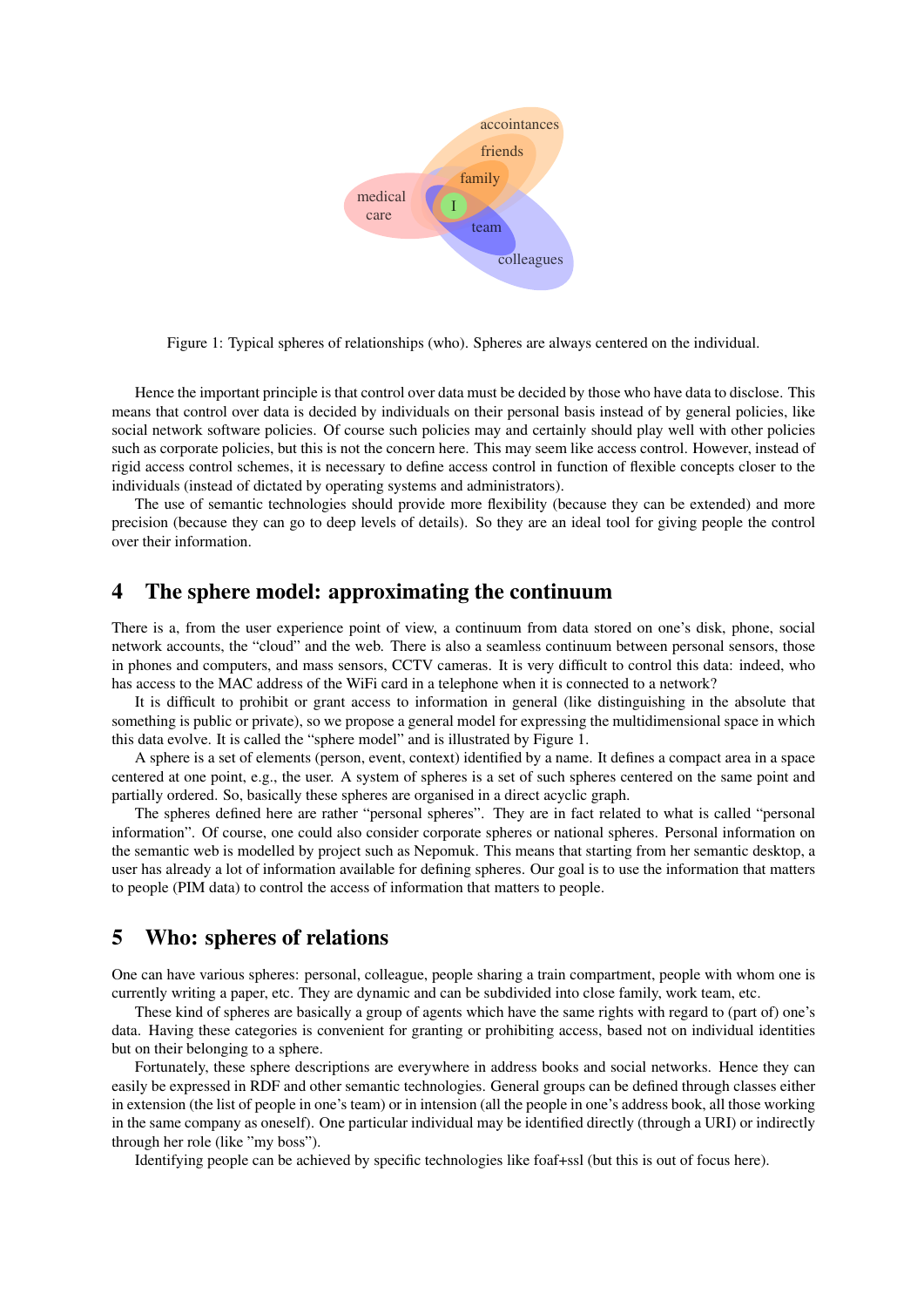#### 6 What: characterising data

However, this is not all: data is also organised in such spheres. A calendar contains various types of events: personal, work, sport events. Not only access may be granted depending on the sphere someone belongs to, but it may depend on the sphere in which this information belongs to.

Of course, one's music band members will have access to the information about gigs, locations, etc. One's family may have it as well, but colleagues can only know that the person is unavailable. On the opposite, the band members will only know from business schedule that one is not available for practicing at some periods, while colleagues will have more precise information.

In terms of semantic technologies, these items can be characterised by classes and properties (sport events, family gatherings, work meetings) and filters about what is accessible can use designed in SPARQL or true rule languages.

#### 7 How: granularity

Not only access may be granted depending on the sphere someone belongs to, but granularity of what is disclosed may be granted depending on the spheres people are in.

Granularity offers a gradual access to information over time and over spheres. Consider the following pieces of information describing the same event:

- "I am not available"
- "I am in Karlsruhe from October 26 to October 30"
- "I am working on a paper about S-match and algebra of relations in room 452 of Novotel with Paul, on Monday, October 28th, from 17h to 19h."

They are three representations of the same thing at three different granularities. Moreover, the granularity changes apply in three different dimensions:

- spatial,
- temporal,
- thematic.

The point with granularity is to be able to present information at different levels of detail so that only what is useful for the reader is available. This adaptation aims at efficiency by reasoning at the required level, and, may also be aimed at protecting privacy.

This can be defined through rules and/or views which alter information rather than simply filtering it, like: for sports events, colleagues can know that I am not available but in town.

#### 8 When: characterising context

We call context information that characterises the situation, e.g., current task, location, time, purpose of disclosure, etc.

One may not want to disclose precise information about her localisation at anytime, but for a colleague in the surroundings, e.g., at the same conference, looking for her, this information may be useful to deliver. However, in particular contexts, e.g., an extraordinary event has happened, very important information (like medical data) may also need to be disclosed.

This information may of course be expressed with semantic web technologies. But it can also be expressed as a sphere: a travelling context is a narrower context than being simply awake and a wider context than driving to work.

In terms of semantic web technology, the disclosure can again be processed by filters which will consider if the context falls within a sphere in which the information can be communicated.

However, for characterising the context, one needs to ask the requester for information about his or her context, that he may not be willing to disclose. Hence, disclosure of information will be made on the basis of negotiation between two parties when one has to disclose the reason why some information is wanted, in order to have this information delivered. This negotiation will use exactly the same techniques as above. However, specific protocols may be needed for guaranteeing that the process converges to an acceptable result.